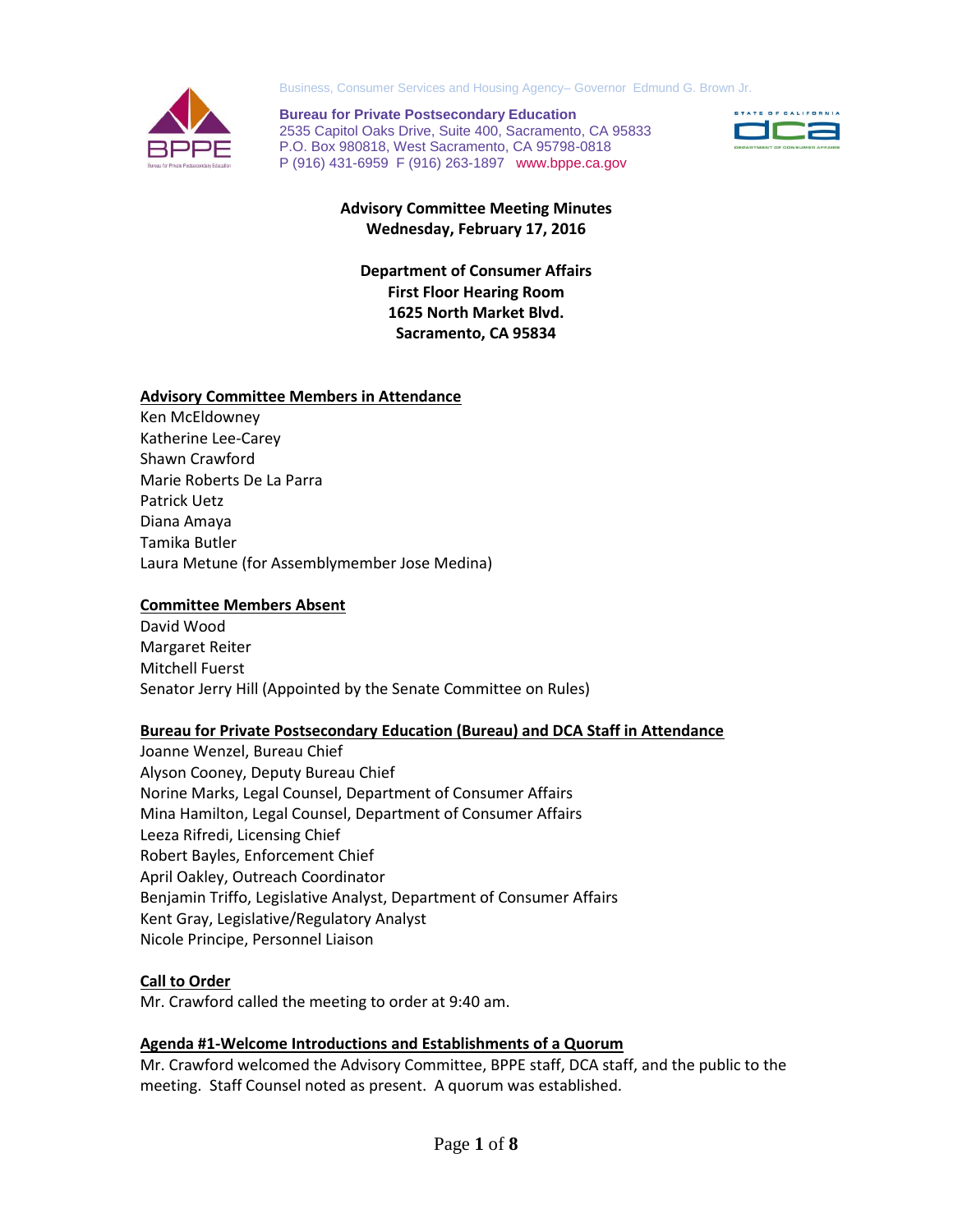### **Agenda #2-Public Comments for Items not on the Agenda**

 of contents, no page numbers, and no executive summary. She is concerned that this shows a Liz Guillen noted concern from Public Advocates regarding the recent Sunset Review Report posted on the Bureau's website. The Report is too voluminous to be useful; there are no table lack of candor and transparency by the Bureau. She also complained about the Bureau's most recent modifications to the Reporting regulations, which removed the "reasonable time" language, was troubling and that it appeared that the Bureau gave in to industry pressure. She stated that she was appearing at the meeting on behalf of Angela Perry.

Robert Johnson with CAPPS noted that in previous meetings, the student advocates browbeat the Bureau for more information. It is disingenuous to say that there is too much information with regard to the Sunset Review Report. Regarding the Reporting regulations, he stated that the Bureau responded to public comments and that is what the comment period is for; he complimented the Bureau's modifications.

Ed Howard, with Public Advocates, stated that the Sunset Review Report should be easier to read. He also expressed concern about the recent changes to the Reporting regulations, stating that he had never seen regulations changes that so closely mirror comments by only one member of the industry.

## **Agenda #3-Approval of Minutes-November 10, 2015**

 McEldowney: Aye; Ms. Lee-Carey: Aye; Mr. Crawford: Aye; Ms. Roberts De La Parra: Aye; Mr. Mr. McEldowney moved to approve the minutes; Ms. Butler seconded the motion. (Mr. Uetz: Abstained; Ms. Amaya: Aye). The motion passed.

#### **Agenda #4-Remarks by Awet Kidane, Director, Department of Consumer Affairs**

 in California. Going back to the Corinthian closure, he is looking into technology to allow the Mr. Kidane thanked the Bureau for its response to the closure of 40 Marinello Schools of Beauty Bureau to better access closed schools' vital records.

 forward to working with the Legislature on continuing to improve the Bureau. The Bureau's sunset hearing is currently set for March 2, 2016 at 10:00 a. m. He is looking

The Task Force Report draft is finished and he looks forward to the Advisory Committee's recommendations. He thanked the Task Force and the Advisory Committee members for having the discussion.

 There has been progress made on regulations. The key regulations and status for each are as follows: (1) Uniform Reporting Requirements (15-day modification to end February 28, 2016); (2) Accreditation of Degree Granting (adopted); (3) Prioritization of Complaints (internal review process); and (4) STRF (internal review process).

Mr. Kidane addressed questions from the Advisory Committee: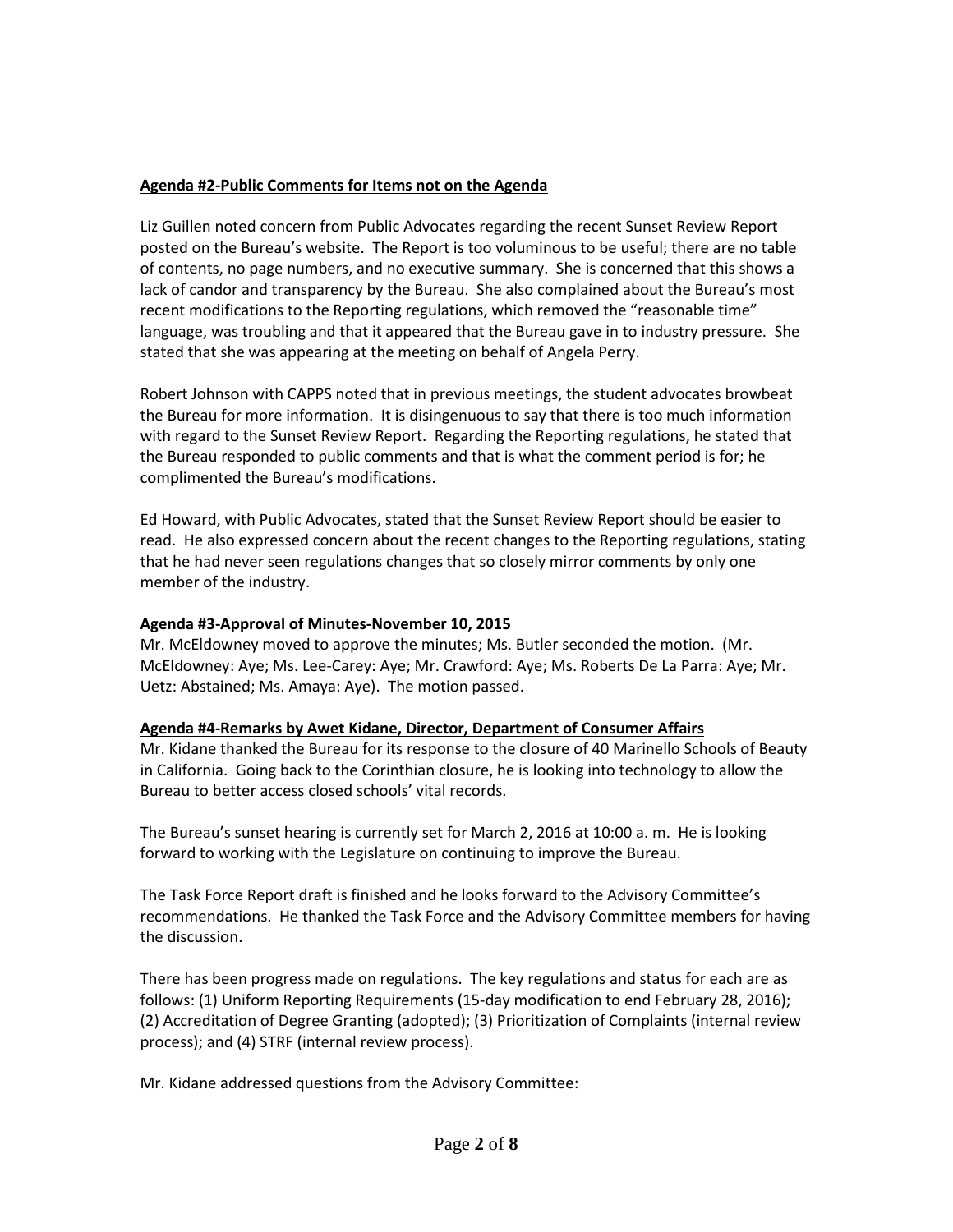connection with the Sunset review process. Mr. Kidane noted that the Sunset review is a Mr. McEldowney asked if Mr. Kidane had requested a larger budget for the Bureau in process for the Legislature to determine if the Bureau is adhering to the current laws and for the Bureau to proposed ideas to make the Bureau more effective. Rather, the Bureau has put fourth Budget Change Proposals (BCP) to hire more staff to decrease the Bureau's backlogs.

 representation on the Task Force. She also referenced the letter dated December 15, 2015, in agreed with Public Advocates that the Advisory Committee should delay taking action on the Laura Metune raised the Public Advocate's issue regarding the lack of student advocate which the Public Advocates asked the Director to include a minority report with the Task Force report to be sent to the Legislature and questioned why the Department did not respond. She Task Force report. Mr. Kidane responded that he will have to get back to her on the response to the December 15, 2015 letter but noted that there was plenty of time during the process of the Task Force for public comments.

Ms. De La Parra responded that she considered her presence on the Task Force to be from a student advocate position. She noted that the Task Force looked at all aspects of the industry, community leadership, and student and consumer protection in creating the Task Force report.

 Ms. Butler asked what harm could come from waiting to approve the Task Force report. Mr. Kidane responded that the Department is mandated to send the Legislature the report by July 1 of 2016 and that he believed that there was proper representation on the Task Force. He would like the Advisory Committee to comment on the report. Mr. Crawford reminded the Advisory Committee that the discussion of the Task Force report is not on the agenda yet.

Mr. Uetz stated that the Public Advocates were a very interested party and he did not understand why the Public Advocates did not get a response to their December 15, 2015, letter.

## **Agenda #5-Presentation of the Task Force Report**

Mr. Crawford welcomed Task Force representatives, Ms. Liz Simon and Mr. John Carreon.

Ms. Lee-Carey requested that the Task Force representatives first discuss the background for the report.

 third, the steps the state may take to promote the growth of high-quality training programs in Ms. Simon discussed the three primary questions the Legislature asked the Task Force to consider. First, whether students attending these institutions should receive certain disclosures prior to enrolling in an educational program offered by those institutions; second, whether the means of reporting student outcomes and the content of those reports are appropriate; and skills for high technology occupations.

 Advocates around these questions. Due to student concern regarding the time intensive nature catalog and enrollment agreements statements regarding the rigor involved. She also discussed Ms. Simon noted that there was plenty of feedback and comments from students and Public of these programs, she noted that one of the recommendations is to include in the schools' how the Task Force recommended adding a detailed section in the catalog regarding the school's career guidance services.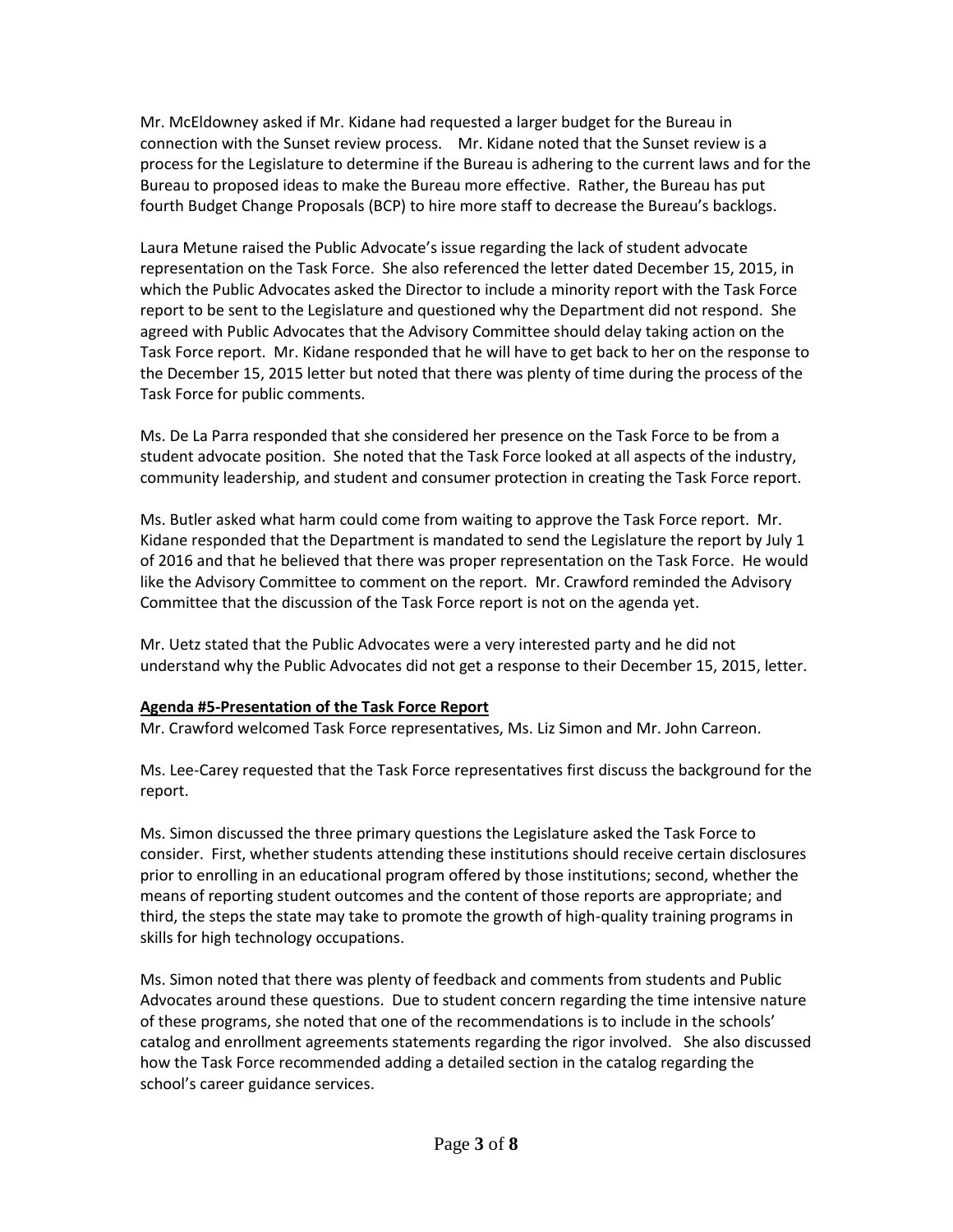Mr. Carreon noted that these institutions would benefit from help from the Bureau regarding the licensing process.

 Mr. McEldowney noted that the report appears to be centered on only two schools, and does not describe the industry as a whole, or the bad schools. Ms. Wenzel noted that the reason for the narrow focus is because of the assumption that the report applies to approved institutions. At the time of the creation of the report, there were only the two institutions that were approved by the Bureau. Other institutions had the opportunity to speak at public meetings but they were unapproved schools.

 not aware of the requirements of the Bureau and most are seeking to become approved. She would like to make sure the institutions are aware of what they need to do to get approved. and they are starting to understand the requirements and guidelines that are needed. Mr. Ms. Lee-Carey noted that these unapproved schools were not necessarily bad; they just were Ms. Simon noted that the unapproved institutions have been going to mandatory workshops Carreon noted that if unapproved schools did not present the correct financial documents, the Bureau would not approve them.

 Mr. Crawford noted that the Task Force was to look at the uniqueness of the high technology programs; the differences in the nature of these programs from traditional Bureau approved institutions.

Surfer" was an alternative to getting employment data from the institutions. He discussed modifications to the Student Performance Fact Sheet (SPFS); and that the Task Force eliminated Mr. Carreon addressed the subject of reporting student outcomes. He discussed how "Salary items from the SPFS that would confuse students, specifically financial aid disclosures since most students pay for the program in full.

Ms. Lee-Carey inquired about Salary Surfer. Mr. Carreon stated it would be based on students' prospective student would get more reliable reporting. The data would be coming from the SSN numbers given to California's Employment Development Department (EDD). It would record the salary from the two years prior to the student's enrollment to the two years after graduation, however, it may report employment to the program, which was a concern, but the Bureau after the Bureau was provided access to it through EDD.

Mr. McEldowney questioned the dropout rates for these schools and whether the training the schools provide are what employers need. Ms. Simon postponed answers to these issues for later.

 unaccredited schools should have to report their income with social security numbers. Ms. Ms. Amaya questioned whether the students who do not receive financial aid and attend Simon answered that the students are already required to give social security numbers for specific purposes, such as submitting an enrollment agreement. Ms. Metune asked how students that are undocumented and do not have social security would be tracked. Ms. Simon stated that the school documents them with zeros. Mr. Carreon stated that there would be no discrimination.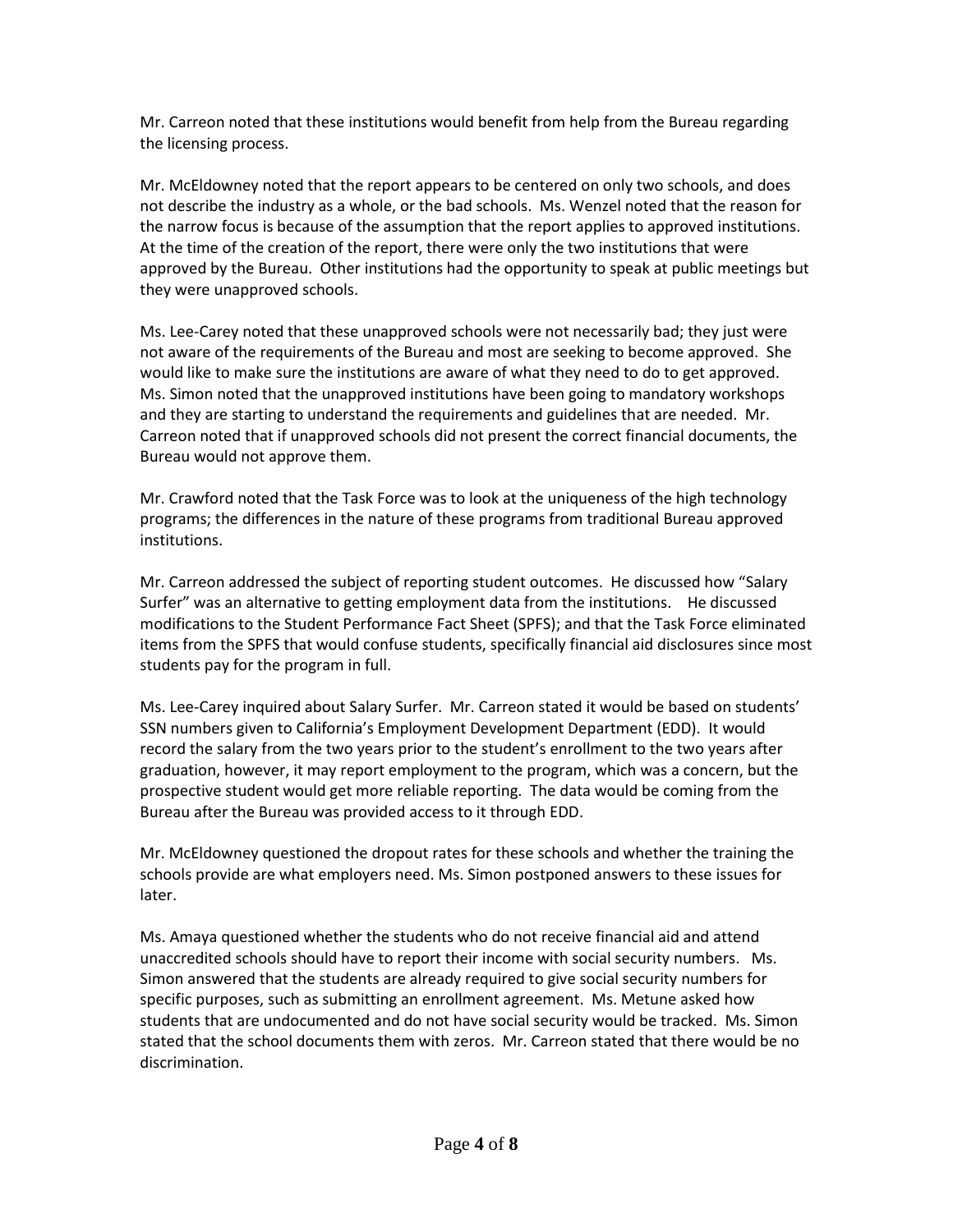Mr. Uetz asked what discussion the Task Force had about schools that do not rise to the same standards of the schools associated with Ms. Simon and Mr. Carreon. Mr. Crawford stated that the next recommendation is relevant to how the Bureau would review and improve these types of programs to ensure similar quality standards exist across the board.

 Ms. Simon noted that there is high demand for people that have the skills to work in high to be part of the program at her school. technology. She talked about the application and screening process of how students are chosen

## **-BREAK IN MEETING-**

website initially but was inadvertently switched 10 days ago when the agenda was posted. counsel recommends that the Advisory Committee do not vote on approving the draft report Mr. Crawford noted that the incorrect draft of the Task Force Report was placed on the Bureau's website prior to the meeting. Ms. Wenzel clarified that the Advisory Committee was provided with the correct draft report in December 2015, and that report was posted on the Bureau's Copies of the correct draft report will be distributed at this meeting. She stated that legal because the correct version was not available to the public in association with this meeting, but that the Advisory Committee may still discuss recommendations. Ms. Wenzel noted that there are only a couple substantive changes in regards to the comparison of the December 2015 correct draft copy and the copy posted on the Bureau's website for this meeting. Mr. Crawford noted that the discussion that has taken place prior to the discovery of the clerical error is still relevant to the Advisory Committee's recommendations.

 with the presentation of the Task Force report and move into Agenda Item #6 to discuss what recommendations or revisions are needed or wanted. The Committee can then decide if they Ms. Marks reiterated what Mr. Crawford said, noting that the Advisory Committee will finish up want to refer the matter back to the Task Force to meet again to incorporate the revisions and/or suggestions.

Mr. Crawford continued the agenda with the Task Force recommendations in the draft report.

 Ms. Simon summarized recommendation #6, which is the approval process in conjunction with evaluator reports and a program advisory committee to obtain continuous feedback.

 technology programs. She noted that the state can do increased outreach from workforce Ms. Simon indicated that recommendation #7 encourages the state to have access to high development programs, and other state programs and resources.

Mr. Crawford indicated that the Task Force asked for feedback from government representatives on the state steps issue, but did not ultimately hear from guest speakers.

Mr. Carreon reviewed recommendation #8, which addresses community colleges participation with these programs. He noted that it would give persons within communities the opportunity to participate in high-technology programs.

## Public comments: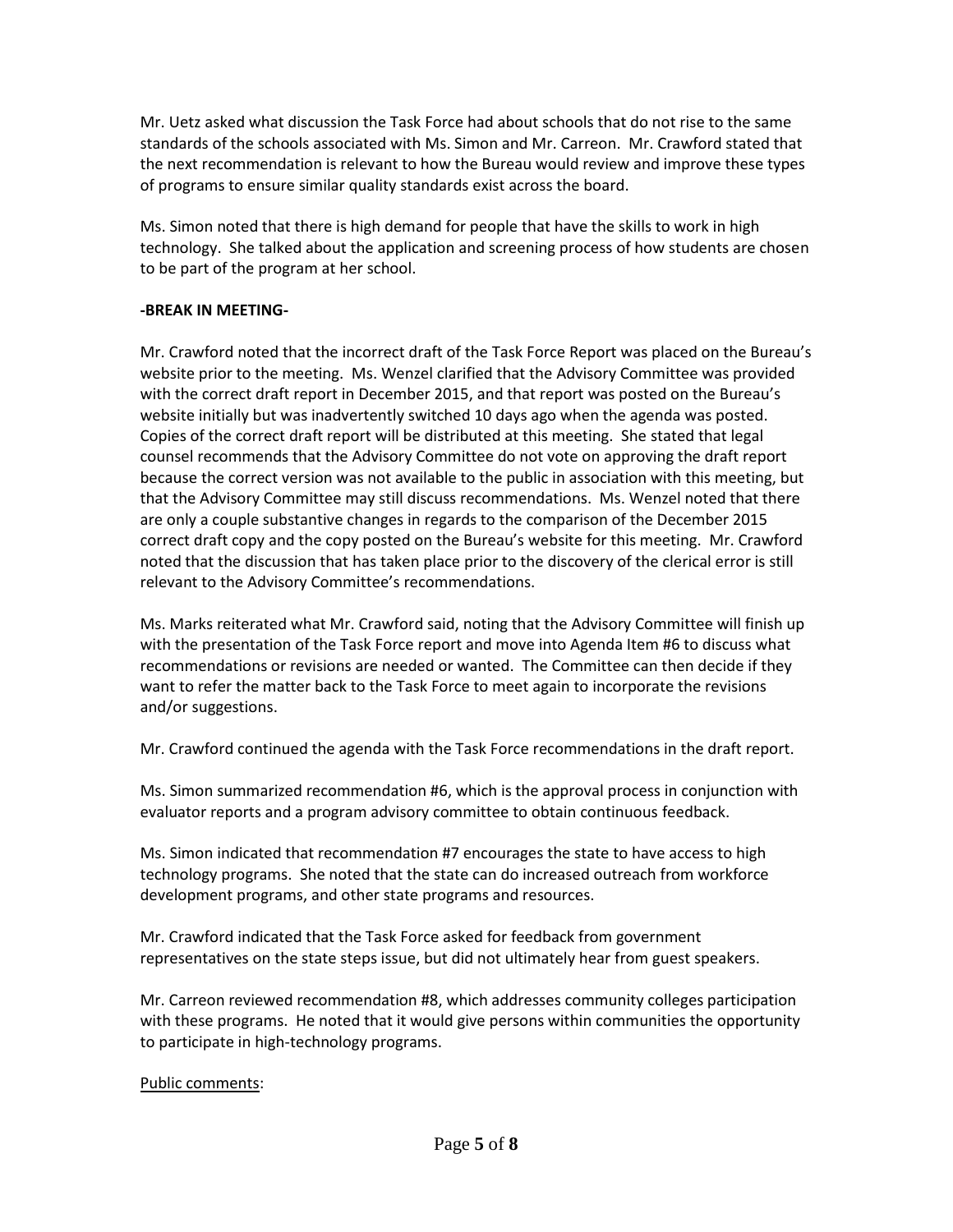interest private loans, lack of experienced faculty, lack of reliable data to report, misleading programs, predatory practices, and new issues related to federal aid to programs. Ms. De La Liz Guillen with Public Advocates asked to delay approval of the Task Force report. She is concerned about the report omitting potential dangers of high tech programs, for example, high Parra understands the need for representation and not being in alignment but it is vital to attend meetings and be heard; if you do not participate, that stops the process.

 seeking to study how high-tech programs can help California grow its labor force, and Mr. Johnson with CAPPS stated he has followed the Task Force, listened to the webcasts and appreciates the draft report. He feels that it is a complete report. The Legislature got it right by commends the Task Force and the expedited licensing recommendation.

 **Demand Technology Fields Established Pursuant to California Education Code Section 94880.1 Agenda #6-Review and Approve, Modify or Reject Report Provided by Task Force on High**  The Advisory Committee further conversed about various items related to the draft Task Force Report and potential revisions:

Mr. McEldowney expressed concerned about the expedited process for licensing and the advisory committees that are formed by and used by the schools and whether the backgrounds of the evaluators will be sufficient.

Mr. Crawford asked for discussion on specific revisions that the Task Force should make other than the selective admission criteria, such as an age requirement. Ms. Wenzel noted that regulations already require a high school diploma or GED.

Mr. McEldowney inquired if the recommendations are all additional requirements to those currently existing in law and regulations.

Ms. Butler inquired if the student advocates could create/provide a minority report to the Legislature.

Ms. Simon and Mr. Carreon noted that the Task Force had seven (7) public meetings; noted Ms. Angela Perry's presence.

Mr. Uetz inquired about the response to the research referenced in the Public Advocates December 15, 2015 letter.

the public meetings and documented. Ms. Simon and Mr. Carreon stated that those issues were raised and addressed at the time of

the public meetings and documented.<br>Mr. Uetz stated that the report was not available; Mr. Carreon stated that it was, as of late October, and the Task Force discussed the draft almost line for line.

Mr. Crawford noted the recommendations thus far from the Advisory Committee regarding the report.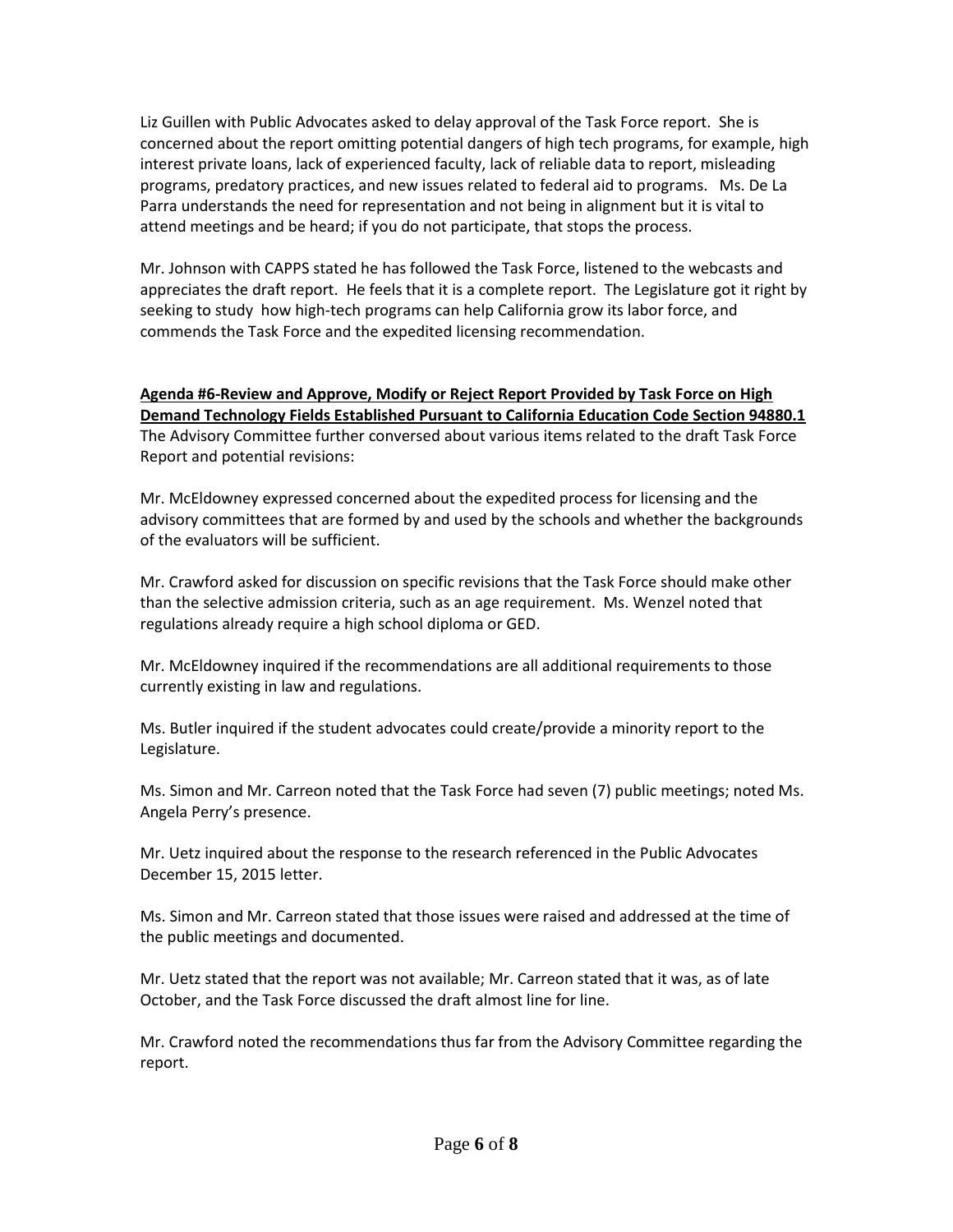Mr. McEldowney inquired about refund policy disclosures and other disclosure recommendations.

Mr. Crawford summarized the four specific areas for modifications in the Task Force Report:

- 1. Clarification that the Task Force's recommendations supplement the current requirements for all schools under Bureau oversight. Give examples of scope of existing regulations.
- 2. Provide additional guidance around the admissions process, including sample or best practices sample language.
- 3. General reconsideration of comments received both by members of the Advisory Committee and public comments, including the Public Advocates relating to consumer protection.
- 4. General guidelines related to the program evaluators to make sure they are qualified individuals.

 dated May 17, 2016. The vote on the Task Force Report will be delayed for the next Advisory Committee meeting,

# Public comments:

Ed Howard, Center for Public Interest Law, endorsed the Advisory Committee's approach for revisions to the Task Force Report and requested that any additional comments by Public Advocates also be considered in the revisions and will be provided by March 15, 2016.

 Committee. Mr. Uetz seconded the motion. (Mr. McEldowney: Aye; Ms. Lee-Carey: Aye; Mr. Mr. McEldowney moved to refer the matter back to the Task Force with the four specific areas of recommendations for review and revisions with the report then coming back to the Advisory Crawford: Aye; Ms. Roberts De La Parra: Aye; Mr. Uetz: Aye; Ms. Amaya: Aye; Ms. Butler: Aye.) The motion passed.

 **Agenda Items #7 through #11-(Bureau Operations Update, Update on Possible Amendment of Fee Schedule, Update on Completion of Recommendations Presented in March 2014 California State Auditor Report, Regulatory Status Update, and Future Agenda Items).** 

 Agenda #7: Ms. Wenzel noted that the meeting will forego the Bureau Operations Update and the majority of the rest of the agenda due to a member's present illness and potential loss of a quorum, but she would like to discuss briefly the following before adjournment:

quorum, but she would like to discuss briefly the following before adjournment:<br>Agenda #8: The Bureau has contracted to have a fee audit conducted and hopes to have it completed by May 1, 2016.

 Agenda #9: All but one of the recommendations has been implemented according to the State Auditor. The recommendation that has not been implemented is the Information Technology (IT) project. The Bureau is working on the IT to prioritize compliance inspections.